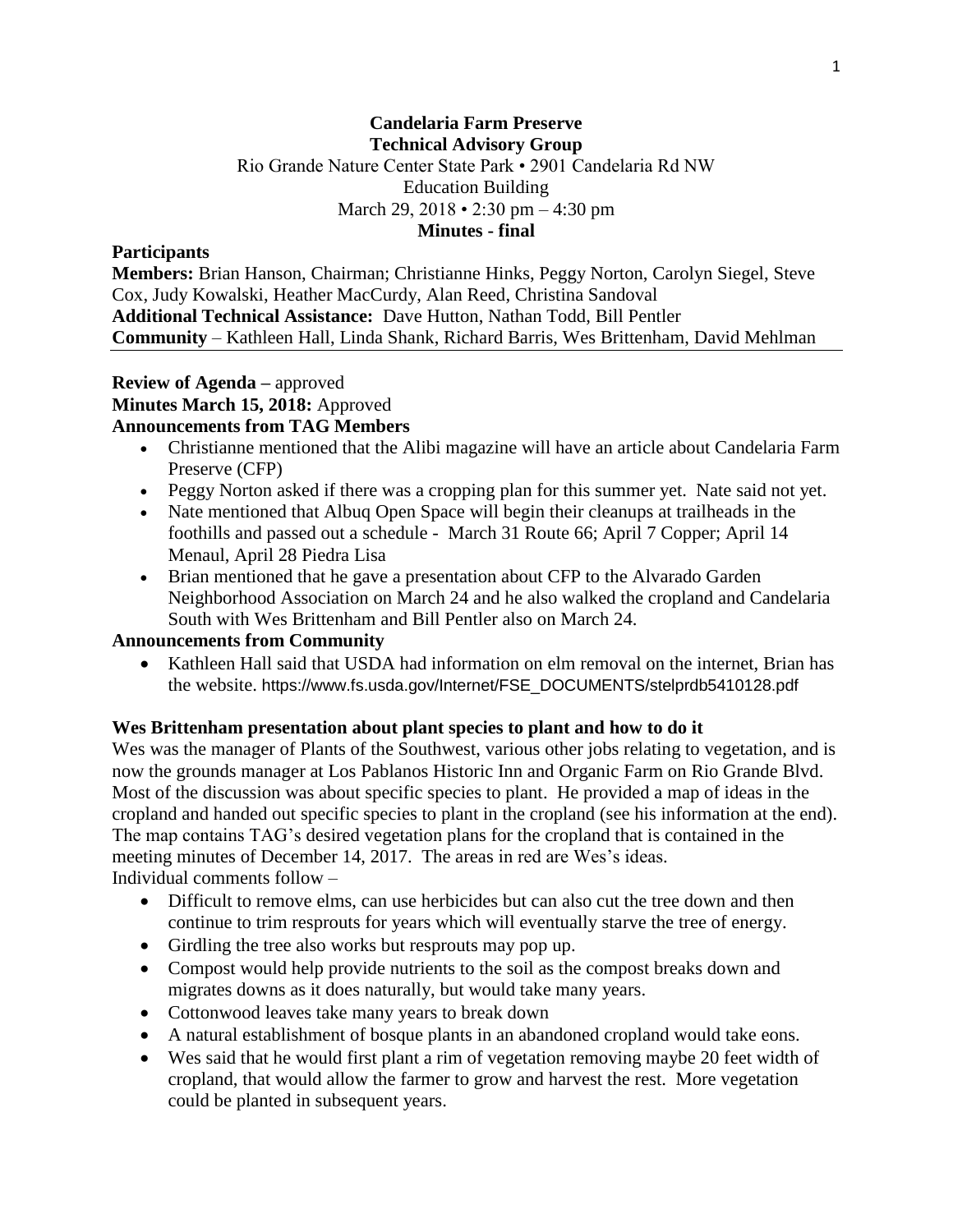- Areas at the downslope ends of the cropland could be planted with native vegetation first, and watered through irrigation, followed by areas closer to the irrigation source later.
- Hedgerows of elms could be replaced by planting cottonwood poles in gaps of the elms first, and/or small sections of elms could be removed and planted with cottonwood poles. That way large elms could still provide habitat for wildlife until the new plants mature.
- Wes suggests plantings with monitoring could help improve future plantings.
- Concerning water use, establishment of native vegetation would not take any more water than is being used for crops; eventually water use would decline.

## Wes Brittenham suggestions to TAG, handout to TAG meeting March 29, 2018.

The numbers reference the suggested vegetation for the future as approved by TAG December 14, 2017. The December 14 meeting minutes also had a map with the suggestions.

Wes also had a map of his ideas, his ideas were in red.

- 1. Expand wetland edge modification, grading, channels (use excavated soil to build "berms", change grades, item 4.)
- 2. New wetland
- 3. Saltgrass seed area with (grasses), Alkali Sacaton, Giant Sacaton, Indian Ricegrass, Muhlenbergia montana, porter, Sand Dropseed, (shrubs) Broom Dalea, Winterfat, Sandsage.

(forbs) Purple aster, Evening Primrose-White tufted, pale evening, Threadleaf groundsel. Plant

Several New Mexico Olive around lower edge of interior perimeter.

4. Wildlife hedgerows around all field edges-plant 20' borders inside all current fields. At least one

20'-30' strip running East to west in center or centered in all fields except area 8. Same along

Roads, ditch, access areas. Hedgerows within fields could be various "berms" and cross cut intermittently so all is still irrigated by farm flooding. If Farmer is able to navigate, Hedgerows

Should be "wavy", not perfectly straight. But straight edges are better than no habitat. Tree

Species-Cottonwoods,, new Mexico olive, Mexican Elder, Desert Willow, Gambel Oak, wetter areas - Goodings, Black, and Coyote Willow. Shrubs, Three Leaf Sumac, False Indigo (Amorpha), Apache Plume, Chamisa, Cholla, Sandsage, Wolfberry. Forbs could include those in item 3, and also Gallardia, Sand Verbena, Bladder Pod.

- 5. Remove invasives. Replace with natives.
- 6. See item 4.
- 7. See item 4.
- 8. Crop area for wildlife. Consult as you are with Bosque del Apache, Valle de Oro, Bernardo, Sevilleta etc.
- 9. Gradual expansion of native plants and soil grade and level changes for more "organic" edges-